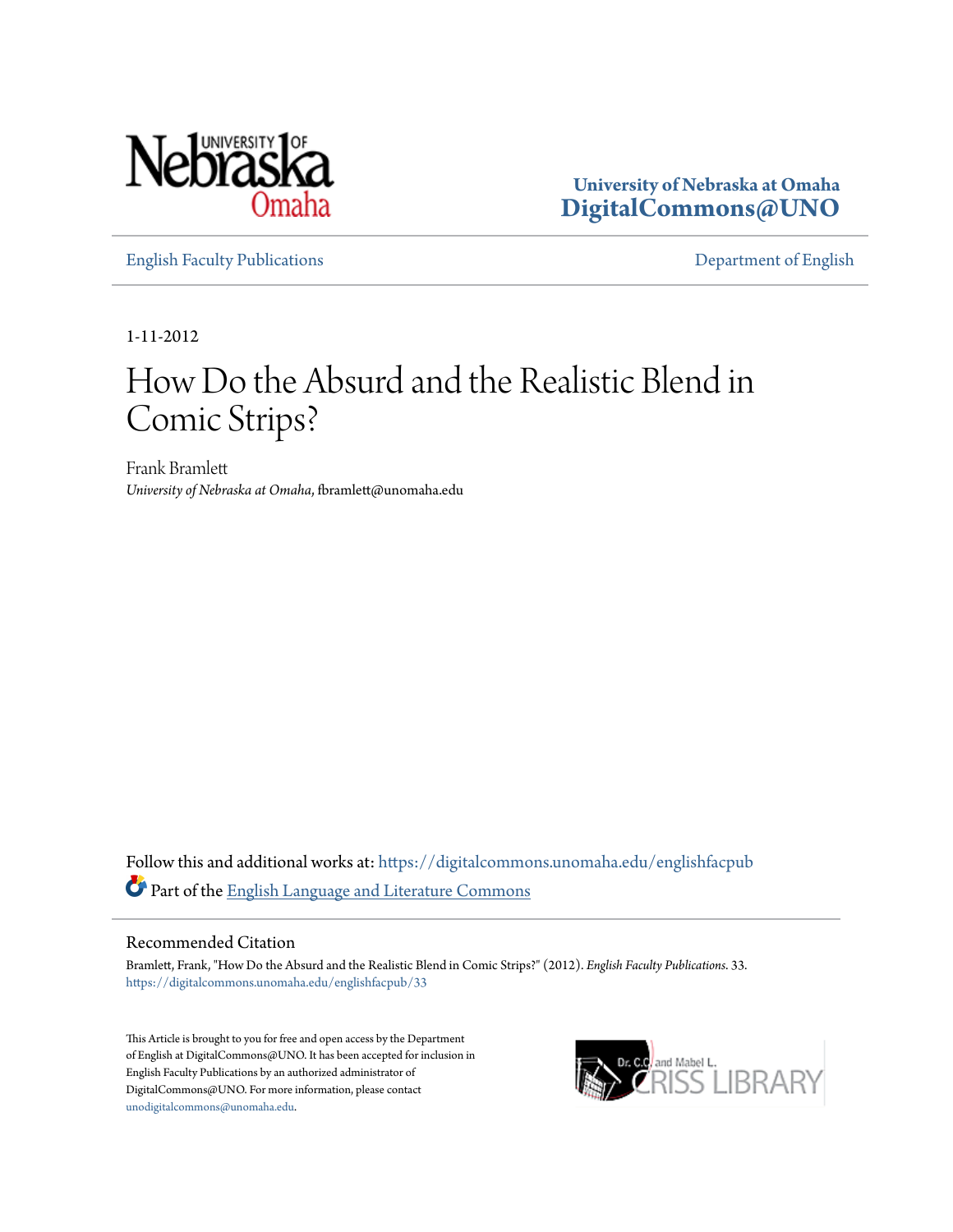## How Do the Absurd and the Realistic Blend in Comic Strips?

One of my favorite webcomics is *Wondermark [\(http://wondermark.com/\)](http://wondermark.com/)*, by David Malki !. What fascinates me about the strip is how mundane, ordinary elements get combined with unexpected elements to create a strong sense of the absurd, the fantastic(al), and the unreal. Generally, the physical setting of the strip is Dickensian, often involving not much more than two or three characters in a library, parlor, or dining room. Occasionally, the characters will interact in a scientific laboratory or public place, like on a street corner. Often it's the language of the strip that creates the absurd. The characters broach topics that make little sense or, more accurately, stretch the very fabric of logic and sense to highly skewed proportions.

In strip #682, "Monkey Box and its ilk," two characters are involved in what seems to be an ordinary conversation.



\*

In panel 1, the man is seated and reading a newspaper article about a murder, the woman standing nearby. The man makes a comment about the story, but he doesn't focus on the murder itself. Instead, he remarks in an understated disbelief that the name of the town is Monkey Box. The woman responds, seeming to explain away his concern by contextualizing the process of naturalization: the residents of Monkey Box may not even pay attention to the name of the town it's such a constant part of their world that it has become natural (naturalized) to them. As far as ordinary conversations go, so far so good.

In panel 2, the characters shift their focus from "Monkey Box" proper to other examples of place names. By the woman's second turn, they are focused squarely on toponymy and the cognitive processes that speakers use (or fail to use) when they speak of a place.

\*

\*

\*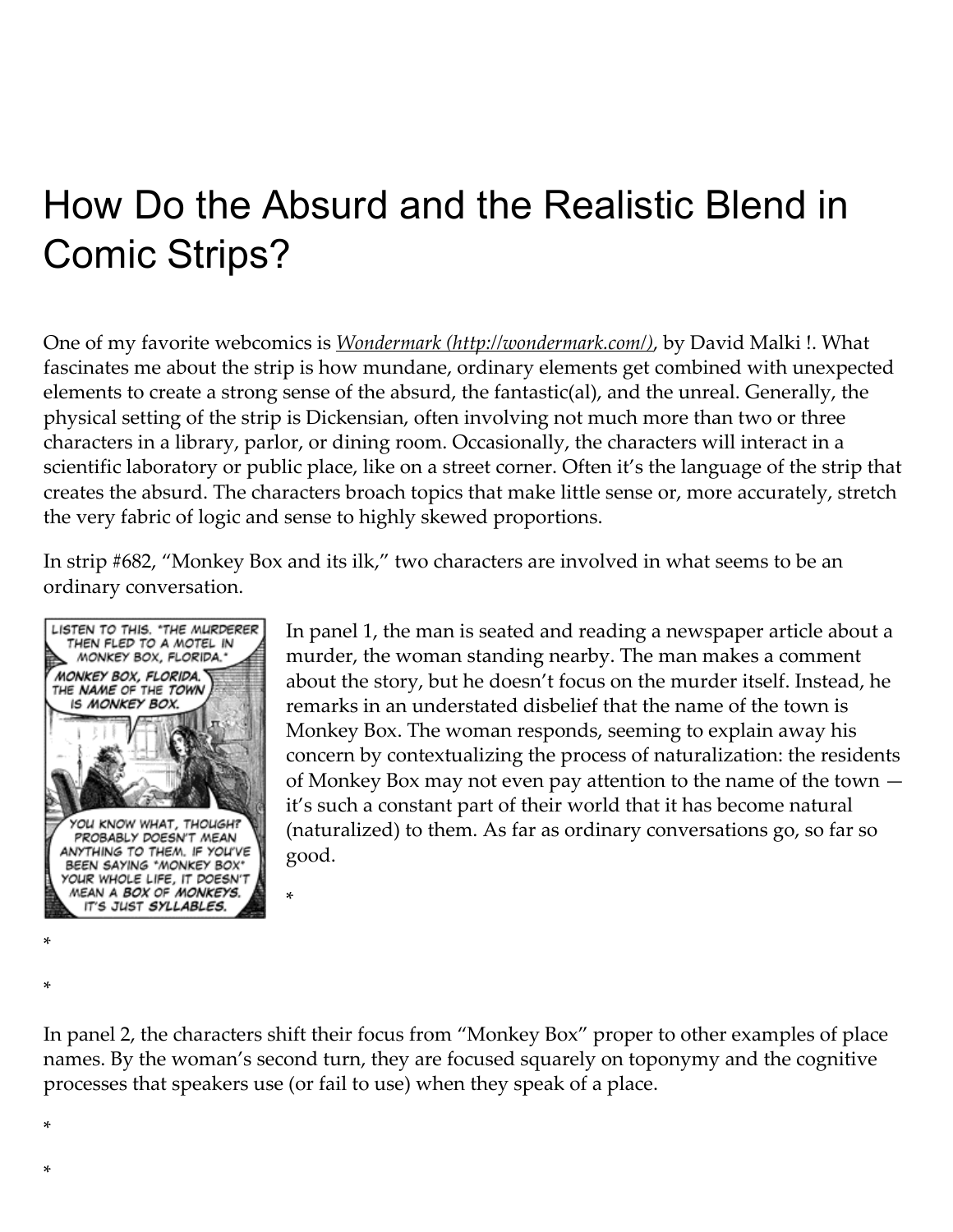

\*

\*

OR ST. LOUIS, OR PARIS.<br>NO ONE THINKS ABOUT WHAT HE WORDS MEAN ANYMORE.



It is in panel 3, however, when the strip begins to become so speculative as to be absurd. The man stays on topic, as all good conversationalists do, and the woman answers his questions. This tripartite question‑and‑answer exchange demonstrates turn-taking strategies that are universally available in everyday conversational discourse. But the content of the questions and, especially, the answers is bewildering.



\*

\*

\*

The woman invents answers about the eytmology of the city-name "Paris," invoking the sport of fencing in her effort at linguistic reconstruction. But the end of the strip approaches, and in panel 4, Malki ! has the male character bring the interaction back into the realm of the real. Undeterred, the woman continues her word play, using another fencing term and matching it up with her version of geography, her mental map of France.

\*

\*

\*

\*

\*

\*

I imagine that there are any number of explanations regarding Malki !'s choices here and why he tells the story the way he does. Is he making commentary on willful ignorance? On the creativity involved in language play? On the art of conversation? In any case, Malki ! uses the concept of